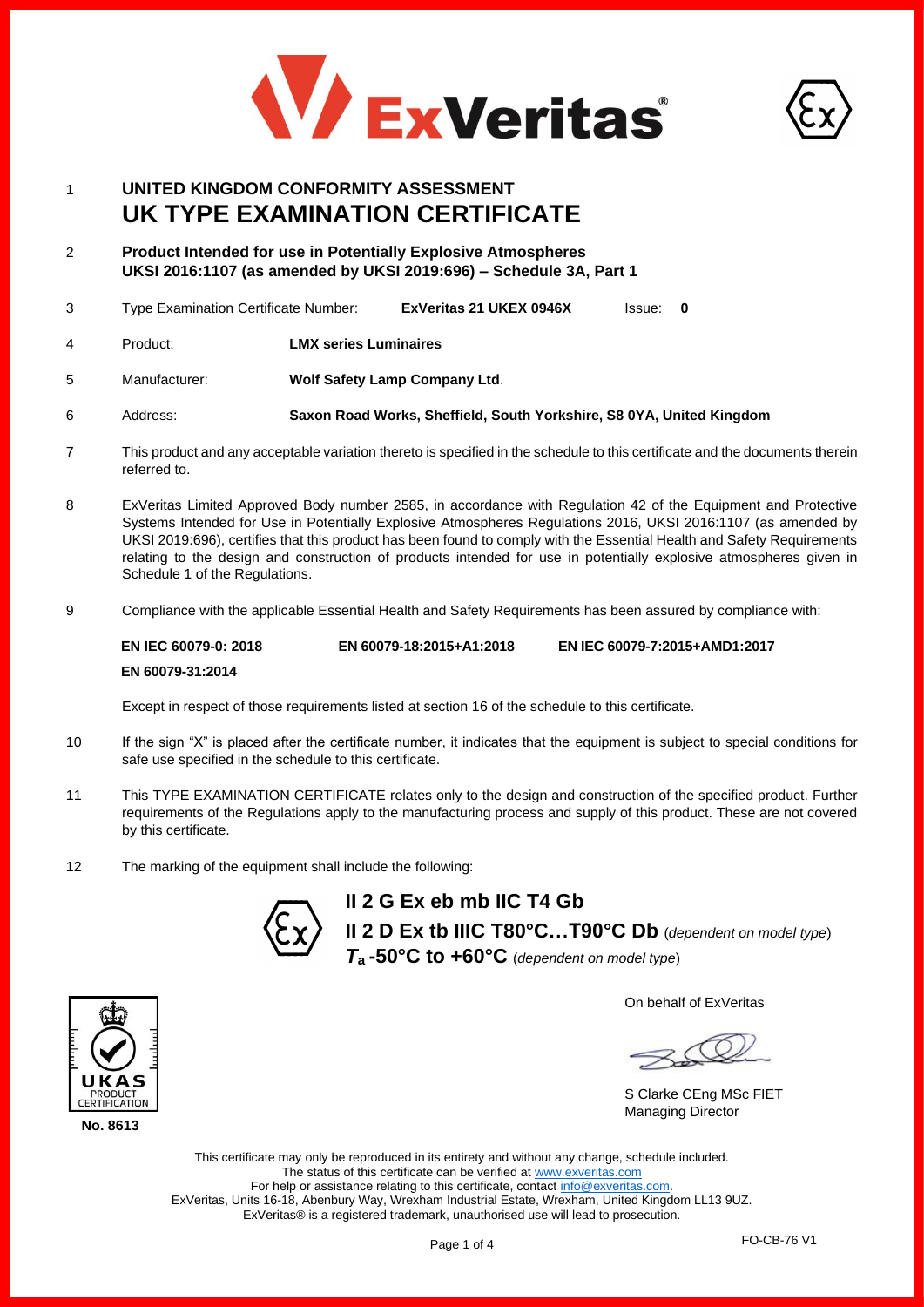



# **Schedule**

### **13 Description of Equipment or Protective System**

The LMX Luminaire is an LED luminaire for gas Group IIC and dust Group IIIC dust and gas hazardous

atmospheres. The equipment comprises of a powder coated aluminium enclosure with two M20 x 1.5 threaded gland entries and wiring connection covers at both ends, with a single glass lens for the LMX2 variants and two lenses for the LMX4.

Internally, the luminaire contains LED drivers, LED modules with linear optics or LED arrays, and terminal blocks for user connections. Feed through terminals are provided for ease of connection and chain linking of multiple units.

The luminaires can be supplied in four distinct model types, the standard version with an ambient range of -50 $^{\circ}$ C to +50 $^{\circ}$ C, the 'high temp' versions which employ specific LED drivers to permit an ambient range of -50°C to +60°C and the 'emergency' versions, which employ an additional LED driver and a battery pack and are suitable for an ambient range of -40°C to +50°C. The combined 'emergency & 'high temp'' versions are suitable for an ambient range of -40°C to +55°C. The product part numbers convention is as shown below:



The product range is detailed in the tables below:

|                | LMX LINEAR OPTIC (LO) PART NUMBERS |                  |         |                                   |                              |                                 |
|----------------|------------------------------------|------------------|---------|-----------------------------------|------------------------------|---------------------------------|
| <b>Type</b>    | Voltage                            | <b>Frequency</b> | Current | <b>Ambient Temperature Limits</b> | <b>Gas Temperature Class</b> | <b>Dust Surface Temperature</b> |
| LMX2S-L-50-110 | 88 - 140 V                         | $50 - 60$ Hz     | 0.35A   | -50 °C to 50 °C                   | T <sub>4</sub>               | T80 °C                          |
| LMX2E-L-50-110 | 100 - 140 V                        | $50 - 60$ Hz     | 0.4A    | -40 °C to 50 °C                   | T <sub>4</sub>               | T80 °C                          |
| LMX4S-L-50-110 | 88 - 140 V                         | $50 - 60$ Hz     | 0.7A    | -50 °C to 50 °C                   | T <sub>4</sub>               | <b>T80 °C</b>                   |
| LMX4E-L-50-110 | 100 - 140 V                        | $50 - 60$ Hz     | 0.75A   | -40 °C to 50 °C                   | T <sub>4</sub>               | T80 °C                          |
| LMX2S-L-50-230 | 180 - 277 V                        | $50 - 60$ Hz     | 0.15A   | -50 °C to 50 °C                   | T <sub>4</sub>               | T80 °C                          |
| LMX2E-L-50-230 | 200 - 277 V                        | $50 - 60$ Hz     | 0.17A   | -40 °C to 50 °C                   | T <sub>4</sub>               | T80 °C                          |
| LMX4S-L-50-230 | 180 - 277 V                        | $50 - 60$ Hz     | 0.3A    | $-50$ °C to 50 °C                 | T <sub>4</sub>               | T80 °C                          |
| LMX4E-L-50-230 | 200 - 277 V                        | $50 - 60$ Hz     | 0.32A   | -40 °C to 50 °C                   | T <sub>4</sub>               | T80 °C                          |
| LMX2S-L-60-110 | 88 - 140 V                         | $50 - 60$ Hz     | 0.35A   | -50 °C to 60 °C                   | T <sub>4</sub>               | T90 °C                          |
| LMX2E-L-55-110 | $100 - 140V$                       | $50 - 60$ Hz     | 0.4A    | -40 °C to 55 °C                   | T <sub>4</sub>               | T90 °C                          |
| LMX4S-L-60-110 | 88 - 140 V                         | $50 - 60$ Hz     | 0.7A    | -50 °C to 60 °C                   | <b>T4</b>                    | T90 °C                          |
| LMX4E-L-55-110 | $100 - 140V$                       | $50 - 60$ Hz     | 0.75A   | -40 °C to 55 °C                   | T <sub>4</sub>               | T90 °C                          |
| LMX2S-L-60-230 | 180 - 277 V                        | $50 - 60$ Hz     | 0.15A   | $-50$ °C to 60 °C                 | <b>T4</b>                    | <b>T90 °C</b>                   |
| LMX2E-L-55-230 | 200 - 277 V                        | $50 - 60$ Hz     | 0.17A   | -40 °C to 55 °C                   | T <sub>4</sub>               | T90 °C                          |
| LMX4S-L-60-230 | 180 - 277 V                        | $50 - 60$ Hz     | 0.3A    | $-50$ °C to 60 °C                 | T <sub>4</sub>               | <b>T90 °C</b>                   |
| LMX4E-L-55-230 | 200 - 277 V                        | $50 - 60$ Hz     | 0.32A   | -40 °C to 55 °C                   | T <sub>4</sub>               | <b>T90 °C</b>                   |

#### Certificate: **ExVeritas 21 UKEX 0946X** Issue **0**

This certificate may only be reproduced in its entirety and without any change, schedule included. For help or assistance relating to this certificate, contac[t info@exveritas.com.](mailto:info@exveritas.com) ExVeritas, Units 16-18, Abenbury Way, Wrexham Industrial Estate, Wrexham, United Kingdom LL13 9UZ. ExVeritas® is a registered trademark, unauthorised use will lead to prosecution.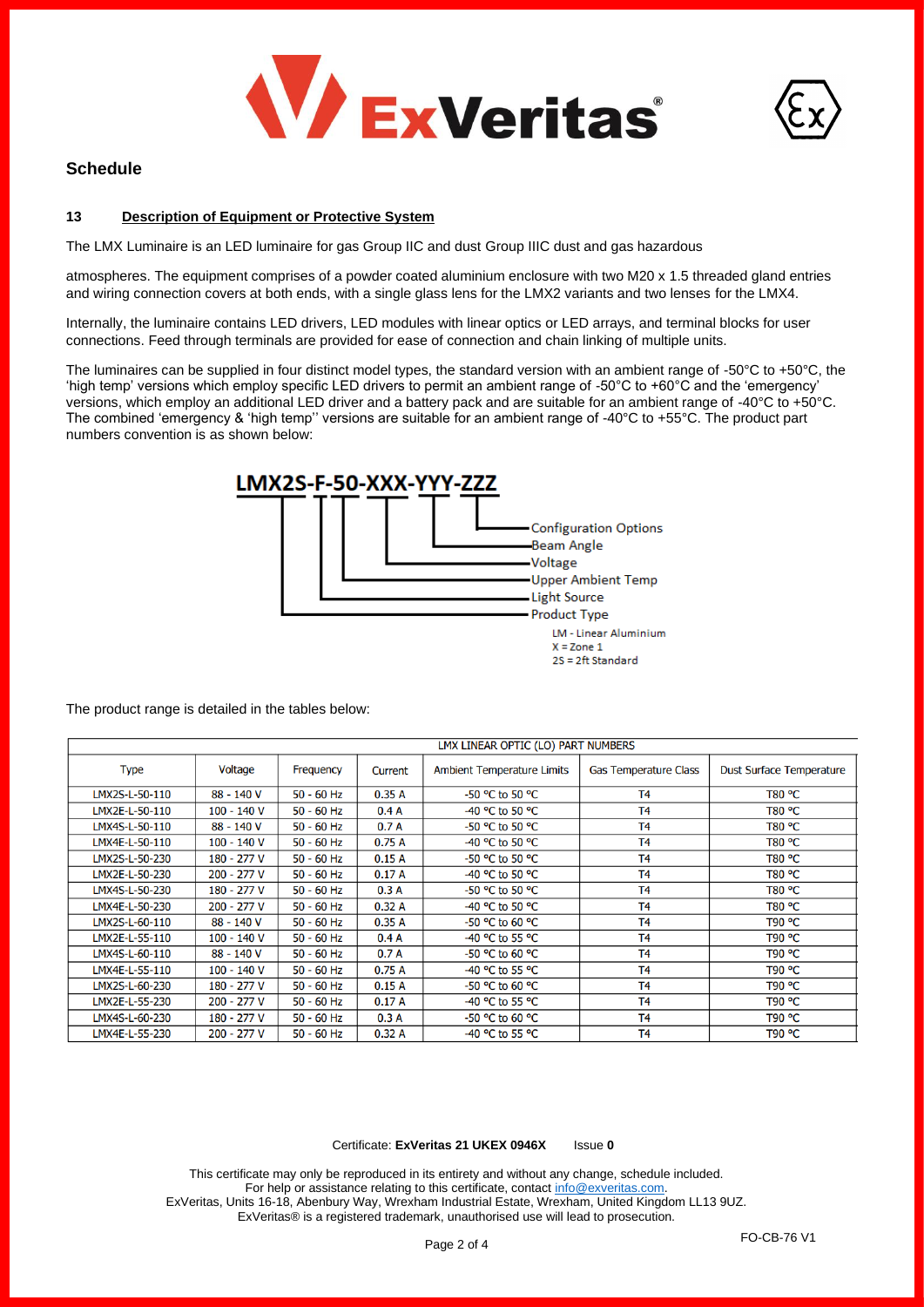



# **Schedule**

|                | LMX FORWARD-FACING ARRAY (FFA) PART NUMBERS |              |         |                                   |                              |                                 |
|----------------|---------------------------------------------|--------------|---------|-----------------------------------|------------------------------|---------------------------------|
| <b>Type</b>    | Voltage                                     | Frequency    | Current | <b>Ambient Temperature Limits</b> | <b>Gas Temperature Class</b> | <b>Dust Surface Temperature</b> |
| LMX2S-F-50-110 | 88 - 140 V                                  | $50 - 60$ Hz | 0.35A   | -50 °C to 50 °C                   | T <sub>4</sub>               | T80 °C                          |
| LMX2E-F-50-110 | 100 - 140 V                                 | $50 - 60$ Hz | 0.4A    | -40 °C to 50 °C                   | T <sub>4</sub>               | T80 °C                          |
| LMX4S-F-50-110 | 88 - 140 V                                  | $50 - 60$ Hz | 0.7A    | -50 °C to 50 °C                   | T <sub>4</sub>               | T80 °C                          |
| LMX4E-F-50-110 | 100 - 140 V                                 | $50 - 60$ Hz | 0.75A   | -40 °C to 50 °C                   | T <sub>4</sub>               | T80 °C                          |
| LMX2S-F-50-230 | 180 - 277 V                                 | 50 - 60 Hz   | 0.15A   | -50 °C to 50 °C                   | T <sub>4</sub>               | T80 °C                          |
| LMX2E-F-50-230 | 200 - 277 V                                 | $50 - 60$ Hz | 0.17A   | -40 °C to 50 °C                   | T <sub>4</sub>               | T80 °C                          |
| LMX4S-F-50-230 | 180 - 277 V                                 | $50 - 60$ Hz | 0.3A    | -50 °C to 50 °C                   | T <sub>4</sub>               | T80 °C                          |
| LMX4E-F-50-230 | 200 - 277 V                                 | $50 - 60$ Hz | 0.32A   | -40 °C to 50 °C                   | T <sub>4</sub>               | T80 °C                          |
| LMX2S-F-60-110 | 88 - 140 V                                  | $50 - 60$ Hz | 0.35A   | $-50$ °C to 60 °C                 | T <sub>4</sub>               | <b>T90 °C</b>                   |
| LMX2E-F-55-110 | 100 - 140 V                                 | $50 - 60$ Hz | 0.4A    | -40 °C to 55 °C                   | T <sub>4</sub>               | <b>T90 °C</b>                   |
| LMX4S-F-60-110 | 88 - 140 V                                  | 50 - 60 Hz   | 0.7A    | -50 °C to 60 °C                   | T <sub>4</sub>               | T90 °C                          |
| LMX4E-F-55-110 | $100 - 140V$                                | $50 - 60$ Hz | 0.75A   | -40 °C to 55 °C                   | T <sub>4</sub>               | T90 °C                          |
| LMX2S-F-60-230 | 180 - 277 V                                 | 50 - 60 Hz   | 0.15A   | -50 °C to 60 °C                   | T <sub>4</sub>               | T90 °C                          |
| LMX2E-F-55-230 | 200 - 277 V                                 | $50 - 60$ Hz | 0.17A   | -40 °C to 55 °C                   | T <sub>4</sub>               | T90 °C                          |
| LMX4S-F-60-230 | 180 - 277 V                                 | 50 - 60 Hz   | 0.3A    | -50 °C to 60 °C                   | T <sub>4</sub>               | T90 °C                          |
| LMX4E-F-55-230 | 200 - 277 V                                 | $50 - 60$ Hz | 0.32A   | -40 °C to 55 °C                   | T <sub>4</sub>               | T90 °C                          |

### **14 Descriptive Documents**

### **14.1 Associated Report and Certificate History:**

| <b>Report Number</b> | <b>Cert Issue Date</b> | <b>Issue</b> | Comment                                |
|----------------------|------------------------|--------------|----------------------------------------|
| R3003/A/1            | 1-09-10<br>2021        |              | Initial issue of the Prime Certificate |

### **14.2 Compliance Drawings:**

### **Issue 0**

| Title:                                        | <b>Drawing No.:</b> | Rev. Level: | Date:      |
|-----------------------------------------------|---------------------|-------------|------------|
| LMX Certification Label (2 pages)             | LD-0221             | 05          | 19/01/2021 |
| LMX Enclosure Construction (4 pages)          | LD-0222             | 04          | 07/09/2021 |
| LMX Wiring and Layout (2 pages)               | LD-0223             | 04          | 25/02/2021 |
| LMX LO Lamp Module General Assembly (2 pages) | LD-0229             | 04          | 14/02/2021 |
| LMX2 General Assembly (2 pages)               | LD-0230             | 03          | 25/02/2021 |
| LMX4 General Assembly (2 pages)               | LD-0231             | 03          | 25/02/2021 |
| LA0076 - LMX Wiring Cover General Assembly    | LD-0232             | 03          | 19/01/2021 |
| LMX Linear Technical Manual (13 pages)        | LD-0233             | 03          | 06/09/2021 |
| LE0041 - Linear LED FFA Schematic             | LD0282              | 1           | 07/04/2021 |
| LMX FFA Light Engine Construction             | LD-0283             | 01          | 25/02/2021 |
| LMX FFA Lamp Module General Assembly          | LD-0284             | 02          | 28/02/2021 |
| LMX FFA Array PCB Layout                      | LD0285              |             | 12/03/2021 |

#### Certificate: **ExVeritas 21 UKEX 0946X** Issue **0**

This certificate may only be reproduced in its entirety and without any change, schedule included. For help or assistance relating to this certificate, contac[t info@exveritas.com.](mailto:info@exveritas.com) ExVeritas, Units 16-18, Abenbury Way, Wrexham Industrial Estate, Wrexham, United Kingdom LL13 9UZ. ExVeritas® is a registered trademark, unauthorised use will lead to prosecution.